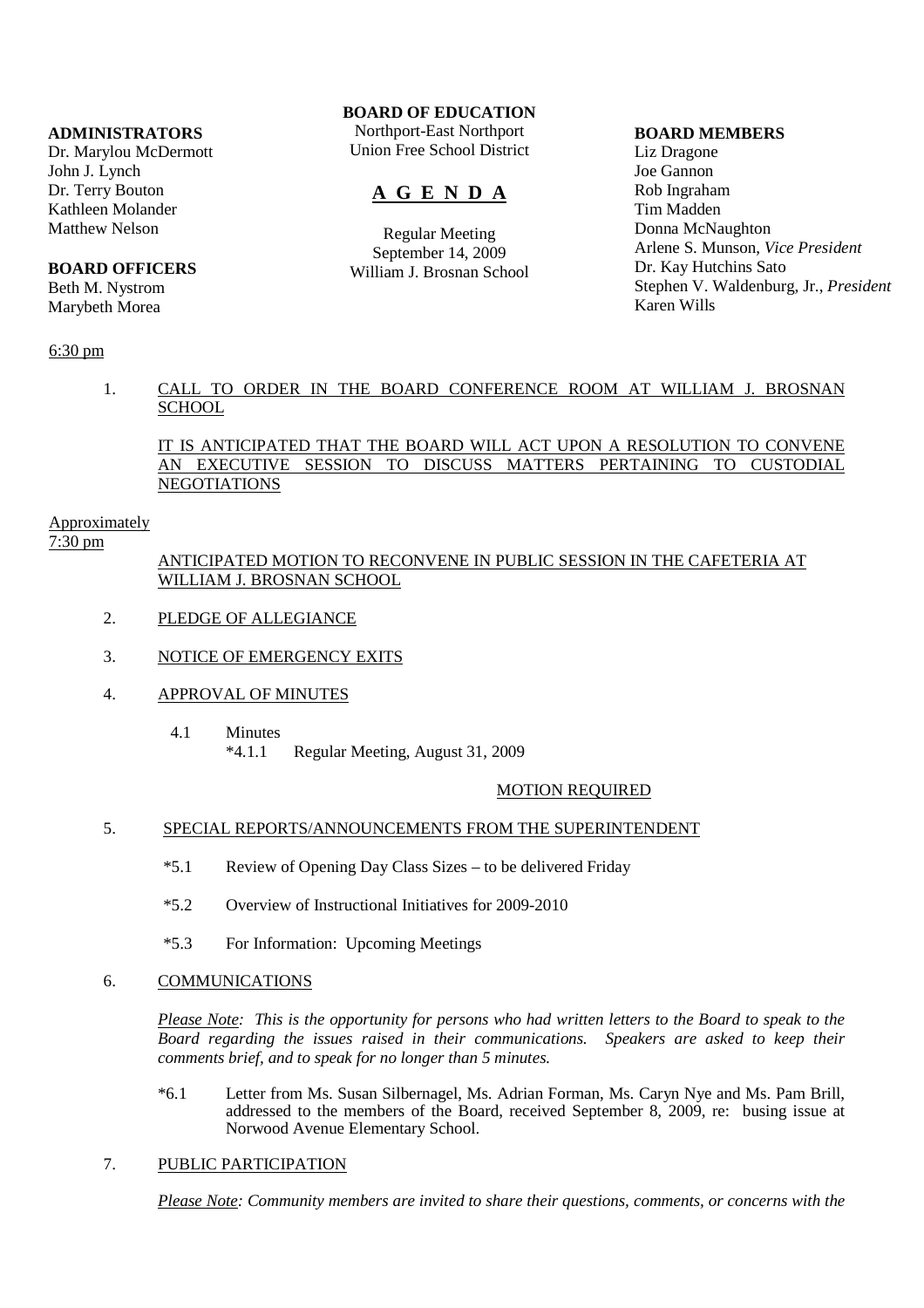*school board. When speaking, citizens should state their name and address for the record and limit their presentation to 5 minutes. Where possible, the board will answer factual questions immediately. A written response may be provided when information is not available. If a response would involve discussion of board policy or decisions which might be of interest to citizens not present at the meeting, the board may place the item on a future meeting agenda*.

#### 8. SUPERINTENDENT'S REPORT, GENERAL - FOR BOARD ACTION

8.1 Recommendation to approve the following Personnel Schedules:

| $*8.1.1$ Schedule A | $\sim 100$          | Certified Staff                |
|---------------------|---------------------|--------------------------------|
| $*8.1.2$ Schedule B | $\sim$ 100 $\mu$    | Non-Instructional Staff        |
| $*8.1.3$ Schedule C | $\omega_{\rm{max}}$ | <b>Salary Transfers</b>        |
| $*8.1.4$ Schedule D | $\sim$              | Extra Pay                      |
| $*8.1.5$ Schedule J |                     | Committee on Special Education |

#### MOTION REQUIRED

- 8.2 Recommendation to receive for a second reading and adopting the following policies:
	- \*8.2.1 Policy #5020.4, *"Hazing, Harassment and Bullying of Students"*
	- \*8.2.2 Policy #1905, *"Title I Parental Involvement"*

#### MOTION REQUIRED

- \*8.3 Recommendation to receive for a first reading revisions to the following policy:
	- \*8.3.1 Policy #5160, *"Student Attendance"*

### MOTION REQUIRED

#### 9. SUPERINTENDENT'S REPORT, FINANCIAL - FOR BOARD ACTION

 \*9.1 Recommendation to approve a tuition increase of \$35 in the Driver Education Program. The new tuition rate will be \$405 resident students and \$3 for resident students on free or reduced lunch.

#### MOTION REQUIRED

- 9.2 Recommendation to approve the following donations to the District:
	- 9.2.1 \$320 to the Deborah A. Shavalier Memorial Scholarship fund \$50 from Mr. and Mrs. Arnold Goldberg, \$50 from Mr. and Mrs. William Peterson, \$20 from Ms. Janis Digirolamo, \$100 from Mr. and Mrs. Stephen Levine, \$100 from Mr. and Mrs. John Lundy
	- 9.2.2 Ten used Dell LCD energy efficient 17 to 18 inch monitors, from Jason Byer of Suburban Exterminating, value estimated to be approximately \$800.
	- 9.2.3 \$1,000 from the Northport Tigers Baseball Camp to be used for the improvement of the Northport High School Varsity Baseball infield and authorizing an increase in the 2009-2010 budget (Code A2855-5030-30-1501) for this purpose.

#### MOTION REQUIRED